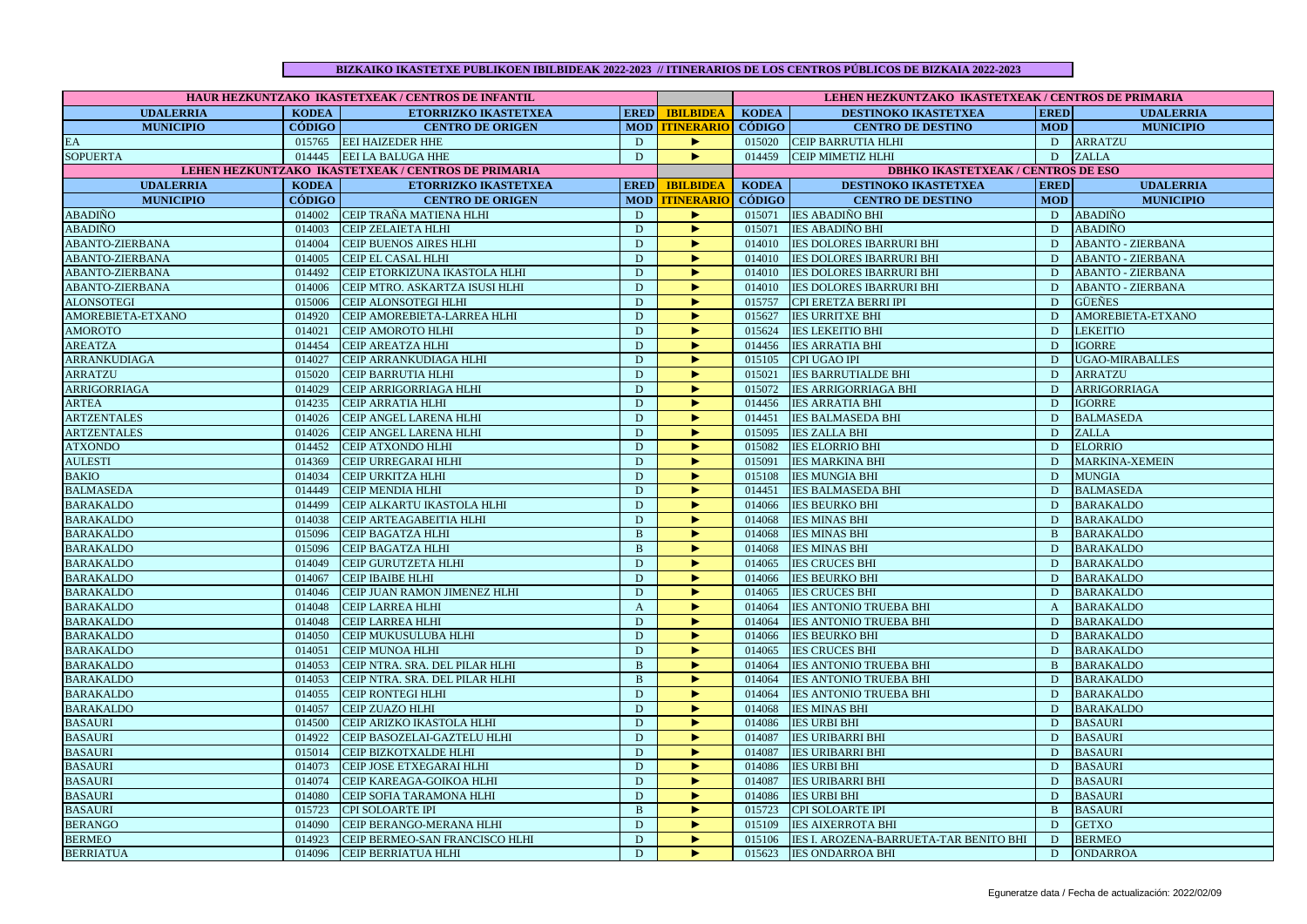| LEHEN HEZKUNTZAKO IKASTETXEAK / CENTROS DE PRIMARIA |               |                                                              |                  |                       | <b>DBHKO IKASTETXEAK / CENTROS DE ESO</b> |                                              |                |                     |  |
|-----------------------------------------------------|---------------|--------------------------------------------------------------|------------------|-----------------------|-------------------------------------------|----------------------------------------------|----------------|---------------------|--|
| <b>UDALERRIA</b>                                    | <b>KODEA</b>  | ETORRIZKO IKASTETXEA                                         |                  | ERED BILBIDEA         | <b>KODEA</b>                              | <b>DESTINOKO IKASTETXEA</b>                  | <b>ERED</b>    | <b>UDALERRIA</b>    |  |
| <b>MUNICIPIO</b>                                    | <b>CÓDIGO</b> | <b>CENTRO DE ORIGEN</b>                                      |                  | <b>MOD TTINERARIO</b> | <b>CÓDIGO</b>                             | <b>CENTRO DE DESTINO</b>                     | <b>MOD</b>     | <b>MUNICIPIO</b>    |  |
| <b>BERRIZ</b>                                       |               | 014097 CEIP LEARRETA-MARKINA HLHI                            | D                | ь                     |                                           | 015073 IES BERRIZ BHI                        | D              | <b>BERRIZ</b>       |  |
| <b>BILBAO</b>                                       | 014129        | <b>CEIP ARANGOITI HLHI</b>                                   | D                | ►                     |                                           | 015188 IES IBARREKOLANDA BHI                 | D              | <b>BILBAO</b>       |  |
| <b>BILBAO</b>                                       | 014105        | <b>CEIP ARTATSE HLHI</b>                                     | $\boldsymbol{A}$ | ▶                     | 015764                                    | <b>IES ARTABE BHI</b>                        | $\mathbf{A}$   | <b>BILBAO</b>       |  |
| <b>BILBAO</b>                                       | 014108        | <b>CEIP BASURTO HLHI</b>                                     | D                | ь                     | 014187                                    | <b>IES MARTIN DE BERTENDONA BHI</b>          | D              | <b>BILBAO</b>       |  |
| <b>BILBAO</b>                                       | 014108        | <b>CEIP BASURTO HLHI</b>                                     | $\mathbf D$      | ь                     | 014189                                    | <b>IES MIGUEL DE UNAMUNO BHI</b>             | D              | <b>BILBAO</b>       |  |
| <b>BILBAO</b>                                       | 014109        | <b>CEIP BIRJINETXE HLHI</b>                                  | D                | ь                     | 014188                                    | <b>IES GABRIEL ARESTI BHI</b>                | D              | <b>BILBAO</b>       |  |
| <b>BILBAO</b>                                       | 014111        | <b>CEIP CERVANTES HLHI</b>                                   | $\mathbf{A}$     | ▶                     | 014187                                    | <b>IES MARTIN DE BERTENDONA BHI</b>          | $\mathbf{A}$   | <b>BILBAO</b>       |  |
| <b>BILBAO</b>                                       | 014111        | <b>CEIP CERVANTES HLHI</b>                                   | $\mathbf D$      | ь                     | 014187                                    | <b>IES MARTIN DE BERTENDONA BHI</b>          | D              | <b>BILBAO</b>       |  |
| <b>BILBAO</b>                                       |               | 014111 CEIP CERVANTES HLHI                                   | D                | ь                     | 014189                                    | IES MIGUEL DE UNAMUNO BHI                    | D              | <b>BILBAO</b>       |  |
| <b>BILBAO</b>                                       |               | 014114 CEIP DEUSTO HLHI                                      | D                | ▶                     | 015188                                    | <b>IES IBARREKOLANDA BHI</b>                 | D              | <b>BILBAO</b>       |  |
| <b>BILBAO</b>                                       | 014115        | <b>CEIP ELEJABARRI HLHI</b>                                  | D                | ►                     | 014191                                    | <b>IES REKALDEBERRI BHI</b>                  | D              | <b>BILBAO</b>       |  |
| <b>BILBAO</b>                                       | 014119        | CEIP GABRIEL ARESTI HLHI                                     | $\mathbf{D}$     | ь                     | 014191                                    | <b>IES REKALDEBERRI BHI</b>                  | D              | <b>BILBAO</b>       |  |
| <b>BILBAO</b>                                       | 014117        | CEIP INDAUTXUKO ESKOLA HLHI                                  | D                | ▶                     | 014187                                    | <b>IES MARTIN DE BERTENDONA BHI</b>          | D              | <b>BILBAO</b>       |  |
| <b>BILBAO</b>                                       |               | 014117 CEIP INDAUTXUKO ESKOLA HLHI                           | D                | ь                     | 014189                                    | <b>IES MIGUEL DE UNAMUNO BHI</b>             | D              | <b>BILBAO</b>       |  |
| <b>BILBAO</b>                                       | 014123        | CEIP ING. JOSE ORBEGOZO GOROSTIDI HLHI                       | $\mathbf{B}$     | ь                     | 014191                                    | <b>IES REKALDEBERRI BHI</b>                  | $\, {\bf B}$   | <b>BILBAO</b>       |  |
| <b>BILBAO</b>                                       | 014123        | CEIP ING. JOSE ORBEGOZO GOROSTIDI HLHI                       | $\, {\bf B}$     | ь                     | 014191                                    | <b>IES REKALDEBERRI BHI</b>                  | D              | <b>BILBAO</b>       |  |
| <b>BILBAO</b>                                       | 014509        | CEIP INTXIXU IKASTOLA HLHI                                   | D                | ь                     | 015191                                    | <b>IES SAN IGNACIO BHI</b>                   | D              | <b>BILBAO</b>       |  |
| <b>BILBAO</b>                                       | 015361        | <b>CEIP IRUARTETA HLHI</b>                                   | D                | ь                     | 014192                                    | <b>IES SAN ADRIAN BHI</b>                    | D              | <b>BILBAO</b>       |  |
| <b>BILBAO</b>                                       | 014124        | CEIP JUAN M. SANCHEZ MARCOS HLHI                             | $\mathbf D$      | ь                     | 014187                                    | <b>IES MARTIN DE BERTENDONA BHI</b>          | D              | <b>BILBAO</b>       |  |
| <b>BILBAO</b>                                       | 014124        | CEIP JUAN M. SANCHEZ MARCOS HLHI                             | D                | ►                     | 014189                                    | <b>IES MIGUEL DE UNAMUNO BHI</b>             | D              | <b>BILBAO</b>       |  |
| <b>BILBAO</b>                                       | 014126        | CEIP LUIS BRIÑAS-SANTUTXU HLHI                               | D                | ▶                     |                                           | 015075 IES LUIS BRIÑAS-SANTUTXU BHI          | D              | <b>BILBAO</b>       |  |
| <b>BILBAO</b>                                       | 014130        | CEIP MAESTRA ISABEL GALLEGO GORRIA HLHI                      | D                | ь                     | 014200                                    | <b>IES ESKURTZE BHI</b>                      | D              | <b>BILBAO</b>       |  |
| <b>BILBAO</b>                                       | 014131        | CEIP MAESTRO GARCIA RIVERO HLHI                              | D                | ь                     | 015077                                    | <b>IES SOLOKOETXE BHI</b>                    | D              | <b>BILBAO</b>       |  |
| <b>BILBAO</b>                                       | 014127        | CEIP MINA DEL MORRO HLHI                                     | D                | ►                     | 014190                                    | <b>IES TXURDINAGA BEHEKOA BHI</b>            | D              | <b>BILBAO</b>       |  |
| <b>BILBAO</b>                                       | 015360        | <b>CEIP MIRIBILLA HLHI</b>                                   | $\mathbf{A}$     | ь                     | 014187                                    | <b>IES MARTIN DE BERTENDONA BHI</b>          | $\overline{A}$ | <b>BILBAO</b>       |  |
| <b>BILBAO</b>                                       | 015360        | <b>CEIP MIRIBILLA HLHI</b>                                   | D                | ь                     | 014192                                    | <b>IES SAN ADRIAN BHI</b>                    | D              | <b>BILBAO</b>       |  |
| <b>BILBAO</b>                                       | 015099        | CEIP MUJIKA HLHI                                             | D                | ▶                     | 015077                                    | <b>IES SOLOKOETXE BHI</b>                    | D              | <b>BILBAO</b>       |  |
| <b>BILBAO</b>                                       | 015733        | CEIP OTXARKOAGA HLHI                                         | $\mathbf{A}$     | ►                     | 015764                                    | <b>IES ARTABE BHI</b>                        | $\mathbf{A}$   | <b>BILBAO</b>       |  |
| <b>BILBAO</b>                                       | 014137        | <b>CEIP PIO BAROJA HLHI</b>                                  | $\mathbf D$      | ь                     | 014190                                    | <b>IES TXURDINAGA BEHEKOA BHI</b>            | D              | <b>BILBAO</b>       |  |
| <b>BILBAO</b>                                       | 014924        | CEIP SAN INAZIO/SAN IGNACIO HLHI                             | $\mathbf{D}$     | ь                     | 015191                                    | <b>IES SAN IGNACIO BHI</b>                   | D              | <b>BILBAO</b>       |  |
| <b>BILBAO</b>                                       | 014149        | CEIP SRA. VDA. DE EPALZA HLHI                                | D                | ь                     | 015724                                    | <b>IES IGNACIO ELLACURIA-ZURBARAN BHI</b>    | D              | <b>BILBAO</b>       |  |
| <b>BILBAO</b>                                       | 014150        | CEIP TOMAS CAMACHO HLHI                                      | D                |                       | 014200                                    | <b>IES ESKURTZE BHI</b>                      | D              | <b>BILBAO</b>       |  |
| <b>BILBAO</b>                                       | 014151        | <b>CEIP TXURDINAGA HLHI</b>                                  | ${\bf D}$        | ь                     | 014188                                    | <b>IES GABRIEL ARESTI BHI</b>                | D              | <b>BILBAO</b>       |  |
| <b>BILBAO</b>                                       | 014153        | <b>CEIP URIBARRI HLHI</b>                                    | D                | ь                     | 015724                                    | <b>IES IGNACIO ELLACURIA-ZURBARAN BHI</b>    | D              | <b>BILBAO</b>       |  |
| <b>BILBAO</b>                                       | 014157        | CEIP ZAMAKOLA-JUAN DELMAS HLHI                               | D                | ь                     |                                           | 015074 IES IBAIZABAL BHI                     | D              | <b>BILBAO</b>       |  |
| <b>BILBAO</b>                                       | 015055        | CEIP ZAZPILANDA HLHI                                         | $\mathbf D$      | ь                     | 015078                                    | <b>IES ZORROZA BHI</b>                       | D              | <b>BILBAO</b>       |  |
| <b>BILBAO</b>                                       | 014159        | CEIP ZORROTZA FRAY JUAN HLHI                                 | D                | ь                     | 015078                                    | <b>IES ZORROZA BHI</b>                       | D              | <b>BILBAO</b>       |  |
| <b>BILBAO</b>                                       | 014160        | <b>CEIP ZURBARAN HLHI</b>                                    | ${\bf D}$        | ▶                     | 015724                                    | IES IGNACIO ELLACURIA-ZURBARAN BHI           | D              | <b>BILBAO</b>       |  |
| <b>BILBAO</b>                                       | 014161        | <b>CEIP ZURBARANBARRI HLHI</b>                               | D                | ь                     |                                           | 015724 IES IGNACIO ELLACURIA-ZURBARAN BHI    | D              | <b>BILBAO</b>       |  |
| <b>BILBAO</b>                                       | 014508        |                                                              | $\mathbf D$      | ь                     | 014508                                    |                                              | D              | <b>BILBAO</b>       |  |
|                                                     | 014510        | CPI DEUSTUKO IKASTOLA IPI<br><b>CPI KARMELO IKASTOLA IPI</b> | $\mathbf{D}$     |                       |                                           | CPI DEUSTUKO IKASTOLA IPI                    | D              | <b>BILBAO</b>       |  |
| <b>BILBAO</b><br><b>BILBAO</b>                      | 014140        | <b>CPI PAGASARRIBIDE IPI</b>                                 | ${\bf D}$        | ▶<br>ь                | 014510                                    | CPI KARMELO IKASTOLA IPI                     | D              | <b>BILBAO</b>       |  |
|                                                     |               |                                                              |                  | ь                     | 014140                                    | <b>CPI PAGASARRIBIDE IPI</b>                 | D              |                     |  |
| <b>BUSTURIA</b>                                     | 014230        | CEIP JOSE M. UCELAY HLHI                                     | D                |                       | 014320                                    | <b>IES GERNIKA BHI</b>                       |                | <b>GERNIKA-LUMO</b> |  |
| <b>DERIO</b>                                        | 014464        | <b>CEIP DERIO HLHI</b>                                       | ${\bf D}$        | ►                     | 014466                                    | <b>IES DERIO BHI</b>                         | D              | DERIO               |  |
| <b>DIMA</b>                                         | 014238        | <b>CEIP DIMA-UGARANA HLHI</b>                                | ${\bf D}$        | ▶                     | 014456                                    | <b>IES ARRATIA BHI</b>                       | D              | <b>IGORRE</b>       |  |
| <b>DURANGO</b>                                      | 014242        | CEIP LANDAKO ESKOLA HLHI                                     | D                | ▶                     | 015307                                    | <b>IES FRAY JUAN DE ZUMARRAGA-DURANGO BI</b> | D              | <b>DURANGO</b>      |  |
| <b>DURANGO</b>                                      | 015342        | CEIP ZABALARRA HLHI                                          | D                | ь                     | 015307                                    | IES FRAY JUAN DE ZUMARRAGA-DURANGO BI        | D              | <b>DURANGO</b>      |  |
| <b>ELORRIO</b>                                      | 014258        | <b>CEIP ELORRIO HLHI</b>                                     | D                | ►                     | 015082                                    | <b>IES ELORRIO BHI</b>                       | D              | <b>ELORRIO</b>      |  |
| <b>ERANDIO</b>                                      | 014560        | CEIP ALTZAGA IKASTOLA HLHI                                   | ${\bf D}$        | ▶                     | 015084                                    | <b>IES ERANDIO BHI</b>                       | D              | <b>ERANDIO</b>      |  |
| <b>ERANDIO</b>                                      | 014470        | CEIP GOIKO-LANDA HLHI                                        | D                | ь                     | 015084                                    | <b>IES ERANDIO BHI</b>                       | D              | <b>ERANDIO</b>      |  |
| <b>ERANDIO</b>                                      | 014471        | CEIP IGNACIO ALDEKOA HLHI                                    | $\mathbf{B}$     | ь                     | 015083                                    | <b>IES ASTRABUDUA BHI</b>                    | $\mathbf{B}$   | <b>ERANDIO</b>      |  |
| <b>ERANDIO</b>                                      |               | 014471 CEIP IGNACIO ALDEKOA HLHI                             | $\, {\bf B}$     | ь                     |                                           | 015083 IES ASTRABUDUA BHI                    | D              | <b>ERANDIO</b>      |  |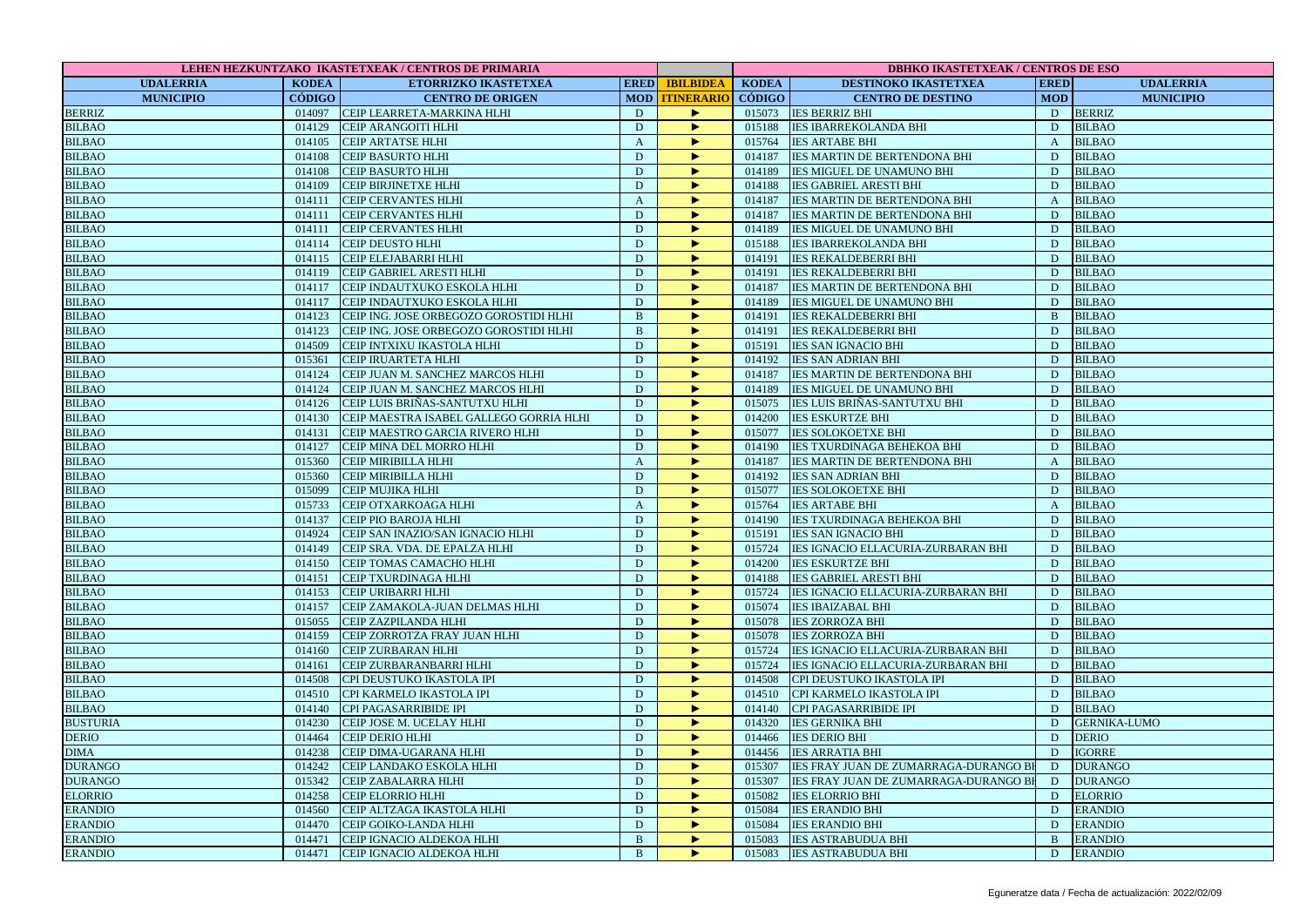| LEHEN HEZKUNTZAKO IKASTETXEAK / CENTROS DE PRIMARIA |              |                                  |                |                       |              | <b>DBHKO IKASTETXEAK / CENTROS DE ESO</b>       |                |                       |  |
|-----------------------------------------------------|--------------|----------------------------------|----------------|-----------------------|--------------|-------------------------------------------------|----------------|-----------------------|--|
| <b>UDALERRIA</b>                                    | <b>KODEA</b> | <b>ETORRIZKO IKASTETXEA</b>      |                | <b>ERED IBILBIDEA</b> | <b>KODEA</b> | <b>DESTINOKO IKASTETXEA</b>                     | <b>ERED</b>    | <b>UDALERRIA</b>      |  |
| <b>MUNICIPIO</b>                                    | CÓDIGO       | <b>CENTRO DE ORIGEN</b>          |                | <b>MOD TTINERARIO</b> | CÓDIGO       | <b>CENTRO DE DESTINO</b>                        | <b>MOD</b>     | <b>MUNICIPIO</b>      |  |
| <b>ERANDIO</b>                                      |              | 014471 CEIP IGNACIO ALDEKOA HLHI | D              | ▶                     |              | 015083 IES ASTRABUDUA BHI                       | D              | <b>ERANDIO</b>        |  |
| <b>ERMUA</b>                                        | 014520       | CEIP ANAITASUNA IKASTOLA HLHI    | D              | ь                     |              | 015779 IES ERMUA BHI                            | D              | <b>ERMUA</b>          |  |
| <b>ERMUA</b>                                        | 015100       | <b>CEIP ONGARAI HLHI</b>         | $\bf{B}$       | ▶                     | 015779       | <b>IES ERMUA BHI</b>                            | B              | <b>ERMUA</b>          |  |
| <b>ERMUA</b>                                        | 015100       | <b>CEIP ONGARAI HLHI</b>         | B              | ь                     | 015779       | <b>IES ERMUA BHI</b>                            | D              | <b>ERMUA</b>          |  |
| <b>ERMUA</b>                                        | 015100       | <b>CEIP ONGARAI HLHI</b>         | D              | ×                     | 015779       | <b>IES ERMUA BHI</b>                            | D              | <b>ERMUA</b>          |  |
| <b>ERMUA</b>                                        | 014260       | CEIP SAN LORENZO HLHI            | $\mathbf{B}$   | $\blacktriangleright$ | 015779       | <b>IES ERMUA BHI</b>                            | B              | <b>ERMUA</b>          |  |
| <b>ERMUA</b>                                        | 014260       | CEIP SAN LORENZO HLHI            | $\bf{B}$       | ь                     | 015779       | <b>IES ERMUA BHI</b>                            | D              | <b>ERMUA</b>          |  |
| <b>ETXEBARRI</b>                                    | 015725       | CEIP KUKULLAGA HLHI              | D              | ь                     | 015087       | <b>IES ETXEBARRI BHI</b>                        | D              | <b>ETXEBARRI</b>      |  |
| <b>ETXEBARRIA</b>                                   | 014256       | CEIP MANUELA ZUBIZARRETA HLHI    | D              | $\blacktriangleright$ | 015091       | <b>IES MARKINA BHI</b>                          | D              | <b>MARKINA-XEMEIN</b> |  |
| <b>GALDAKAO</b>                                     | 014268       | CEIP APERRIBAI HLHI              | D              | ь                     | 015088       | <b>IES BENGOETXE BHI</b>                        | D              | <b>GALDAKAO</b>       |  |
| <b>GALDAKAO</b>                                     | 015053       | CEIP GANDASEGI HLHI              | D              | ▶                     | 014278       | <b>IES ELEXALDE BHI</b>                         | D              | <b>GALDAKAO</b>       |  |
| <b>GALDAKAO</b>                                     | 014280       | <b>CEIP UNKINA HLHI</b>          | $\mathbf{D}$   | ×                     | 014278       | <b>IES ELEXALDE BHI</b>                         | D              | <b>GALDAKAO</b>       |  |
| <b>GALDAKAO</b>                                     | 015101       | <b>CEIP URRETA HLHI</b>          | D              | ▶                     | 015088       | <b>IES BENGOETXE BHI</b>                        | D              | <b>GALDAKAO</b>       |  |
| <b>GATIKA</b>                                       | 014283       | <b>CEIP GATIKA HLHI</b>          | D              | ×                     | 015108       | <b>IES MUNGIA BHI</b>                           | D              | <b>MUNGIA</b>         |  |
| <b>GAUTEGIZ ARTEAGA</b>                             | 014284       | <b>CEIP MONTORRE HLHI</b>        | D              | ь                     | 015021       | <b>IES BARRUTIALDE BHI</b>                      | D              | <b>ARRATZU</b>        |  |
| <b>GERNIKA-LUMO</b>                                 | 014308       | CEIP ALLENDE SALAZAR HLHI        | D              | ×                     | 014320       | <b>IES GERNIKA BHI</b>                          | D              | <b>GERNIKA-LUMO</b>   |  |
| <b>GETXO</b>                                        | 014288       | CEIP ANDRA MARI HLHI             | $\, {\bf B}$   | ▶                     | 015109       | <b>IES AIXERROTA BHI</b>                        | $\mathbf{B}$   | <b>GETXO</b>          |  |
| <b>GETXO</b>                                        | 014288       | CEIP ANDRA MARI HLHI             | $\mathbf{B}$   | ь                     | 015109       | <b>IES AIXERROTA BHI</b>                        | D              | <b>GETXO</b>          |  |
| <b>GETXO</b>                                        | 014288       | <b>CEIP ANDRA MARI HLHI</b>      | $\mathbf D$    | ▶                     | 015109       | <b>IES AIXERROTA BHI</b>                        | D              | <b>GETXO</b>          |  |
| <b>GETXO</b>                                        | 014523       | CEIP GEROA IKASTOLA HLHI         | D              | ▶                     | 015109       | <b>IES AIXERROTA BHI</b>                        | D              | <b>GETXO</b>          |  |
| <b>GETXO</b>                                        | 014529       | CEIP GOBELA IKASTOLA HLHI        | D              | ×                     | 015111       | <b>IES ARTAZA-ROMO BHI</b>                      | D              | <b>LEIOA</b>          |  |
| <b>GETXO</b>                                        | 014290       | CEIP JUAN BAUTISTA ZABALA HLHI   | D              | ь                     | 014299       | <b>IES JULIO CARO BAROJA BHI</b>                | D              | <b>GETXO</b>          |  |
|                                                     | 014291       |                                  |                | $\blacktriangleright$ | 014299       |                                                 |                |                       |  |
| <b>GETXO</b>                                        |              | CEIP LARRAÑAZUBI HLHI            | $\mathbf{A}$   |                       |              | <b>IES JULIO CARO BAROJA BHI</b>                | $\mathbf{A}$   | <b>GETXO</b>          |  |
| <b>GETXO</b>                                        | 015015       | <b>CEIP ROMO HLHI</b>            | B              | ▶                     | 015111       | <b>IES ARTAZA-ROMO BHI</b>                      | $\mathbf{B}$   | <b>LEIOA</b>          |  |
| <b>GETXO</b>                                        | 015015       | CEIP ROMO HLHI                   | $\mathbf{B}$   | ▶                     | 015111       | <b>IES ARTAZA-ROMO BHI</b>                      | D              | <b>LEIOA</b>          |  |
| <b>GETXO</b>                                        | 015015       | CEIP ROMO HLHI                   | D              | ×                     | 015111       | <b>IES ARTAZA-ROMO BHI</b>                      | D              | <b>LEIOA</b>          |  |
| <b>GETXO</b>                                        | 014294       | CEIP SAN IGNACIO HLHI            | $\mathbf{A}$   | ▶                     | 014299       | <b>IES JULIO CARO BAROJA BHI</b>                | $\mathbf{A}$   | <b>GETXO</b>          |  |
| <b>GETXO</b>                                        | 014294       | CEIP SAN IGNACIO HLHI            | D              | ▶                     | 014299       | <b>IES JULIO CARO BAROJA BHI</b>                | D              | <b>GETXO</b>          |  |
| <b>GETXO</b>                                        | 014296       | <b>CEIP ZUBILETA HLHI</b>        | D              | ь                     | 014299       | IES JULIO CARO BAROJA BHI                       | D              | <b>GETXO</b>          |  |
| <b>GORDEXOLA</b>                                    | 014285       | CEIP EDUARDO ESKARTZAGA HLHI     | D              | ×                     | 015757       | CPI ERETZA BERRI IPI                            | D              | <b>GÜEÑES</b>         |  |
| <b>GORLIZ</b>                                       | 014287       | <b>CEIP GORLIZ HLHI</b>          | D              | ▶                     | 015143       | <b>IES URIBE-KOSTA BHI</b>                      | D              | <b>PLENTZIA</b>       |  |
| <b>GÜEÑES</b>                                       | 015757       | CPI ERETZA BERRI IPI             | D              | ь                     | 015757       | CPI ERETZA BERRI IPI                            | D              | <b>GÜEÑES</b>         |  |
| <b>IGORRE</b>                                       | 014455       | CEIP IGNACIO ZUBIZARRETA HLHI    | $\mathbf D$    | ▶                     | 014456       | <b>IES ARRATIA BHI</b>                          | D              | <b>IGORRE</b>         |  |
| <b>ISPASTER</b>                                     | 014324       | <b>CEIP ISPASPER HLHI</b>        | D              | ×                     | 015624       | <b>IES LEKEITIO BHI</b>                         | D              | <b>LEKEITIO</b>       |  |
| <b>IURRETA</b>                                      | 014938       | CEIP MAIZTEGI HLHI               | D              | Þ                     | 015090       | <b>IES JUAN OROBIOGOITIA BHI</b>                | D              | <b>IURRETA</b>        |  |
| <b>KARRANTZA</b>                                    | 014232       | <b>CEIP CONCHA HLHI</b>          | $\mathbf D$    | ▶                     | 015080       | <b>IES CARRANZA BHI</b>                         | D              | <b>KARRANTZA</b>      |  |
| <b>LARRABETZU</b>                                   | 014327       | CEIP LARRABETZU HLHI             | ${\bf D}$      | ×                     | 014466       | <b>IES DERIO BHI</b>                            | D              | <b>DERIO</b>          |  |
| LAUKIZ                                              | 014867       | CEIP LAUKIZKO LAUAXETA HLHI      | D              | ь                     | 015108       | <b>IES MUNGIA BHI</b>                           | D              | <b>MUNGIA</b>         |  |
| <b>LEIOA</b>                                        | 014528       | CEIP ALTZAGA IKASTOLA HLHI       | $\overline{D}$ | ▶                     | 014339       | IES JOSE MIGUEL BARANDIARAN BHI                 | D              | <b>LEIOA</b>          |  |
| <b>LEIOA</b>                                        | 014331       | CEIP ARTATZA PINUETA HLHI        | D              | $\blacktriangleright$ | 015111       | <b>IES ARTAZA-ROMO BHI</b>                      | D              | <b>LEIOA</b>          |  |
| <b>LEIOA</b>                                        | 014332       | CEIP LAMIAKO HLHI                | $\mathbf{B}$   | ▶                     | 015111       | <b>IES ARTAZA-ROMO BHI</b>                      | B              | LEIOA                 |  |
| <b>LEIOA</b>                                        | 014332       | <b>CEIP LAMIAKO HLHI</b>         | $\bf{B}$       | ▶                     | 015111       | <b>IES ARTAZA-ROMO BHI</b>                      | D              | <b>LEIOA</b>          |  |
| LEIOA                                               | 014335       | CEIP SAN BARTOLOME HLHI          | $\mathbf{B}$   | $\blacktriangleright$ | 014339       | IES JOSE MIGUEL BARANDIARAN BHI                 | $\overline{B}$ | LEIOA                 |  |
| <b>LEIOA</b>                                        | 014335       | CEIP SAN BARTOLOME HLHI          | $\bf{B}$       | $\blacktriangleright$ | 014339       | IES JOSE MIGUEL BARANDIARAN BHI                 | D              | LEIOA                 |  |
| <b>LEIOA</b>                                        | 014336       | <b>CEIP TXOMIN ARESTI HLHI</b>   | $\mathbf{D}$   | ▶                     | 014339       | <b>IES JOSE MIGUEL BARANDIARAN BHI</b>          | D              | <b>LEIOA</b>          |  |
| <b>LEKEITIO</b>                                     | 014925       | CEIP LEKEITIO HLHI               | D              | Þ                     | 015624       | <b>IES LEKEITIO BHI</b>                         | D              | <b>LEKEITIO</b>       |  |
| <b>LEMOA</b>                                        | 014341       | CPI JUAN B. EGUZKITZA MEABE IPI  | D              | ь                     | 014341       | CPI JUAN B. EGUZKITZA MEABE IPI                 | D              | LEMOA                 |  |
| <b>LEMOIZ</b>                                       | 015336       | <b>CEIP LEMOIZ HLHI</b>          | D              | ×                     | 015143       | <b>IES URIBE-KOSTA BHI</b>                      | D              | <b>PLENTZIA</b>       |  |
| <b>LEZAMA</b>                                       | 014407       | <b>CEIP LEZAMA HLHI</b>          | D              | ▶                     | 014466       | <b>IES DERIO BHI</b>                            | D              | <b>DERIO</b>          |  |
| <b>MALLABIA</b>                                     | 014350       | CEIP LEARRETA-MARKINA HLHI       | D              | ▶                     | 015073       | <b>IES BERRIZ BHI</b>                           | D              | <b>BERRIZ</b>         |  |
| <b>MARKINA-XEMEIN</b>                               | 014352       | <b>CEIP BEKOBENTA HLHI</b>       | D              | $\blacktriangleright$ |              | 015091 IES MARKINA BHI                          | D              | <b>MARKINA-XEMEIN</b> |  |
| <b>MUNDAKA</b>                                      |              | 014361 CEIP MUNDAKA HLHI         | D              | ×                     |              | 015106   IES I. AROZENA-BARRUETA-TAR BENITO BHI | D              | <b>BERMEO</b>         |  |
|                                                     |              |                                  |                |                       |              |                                                 |                |                       |  |